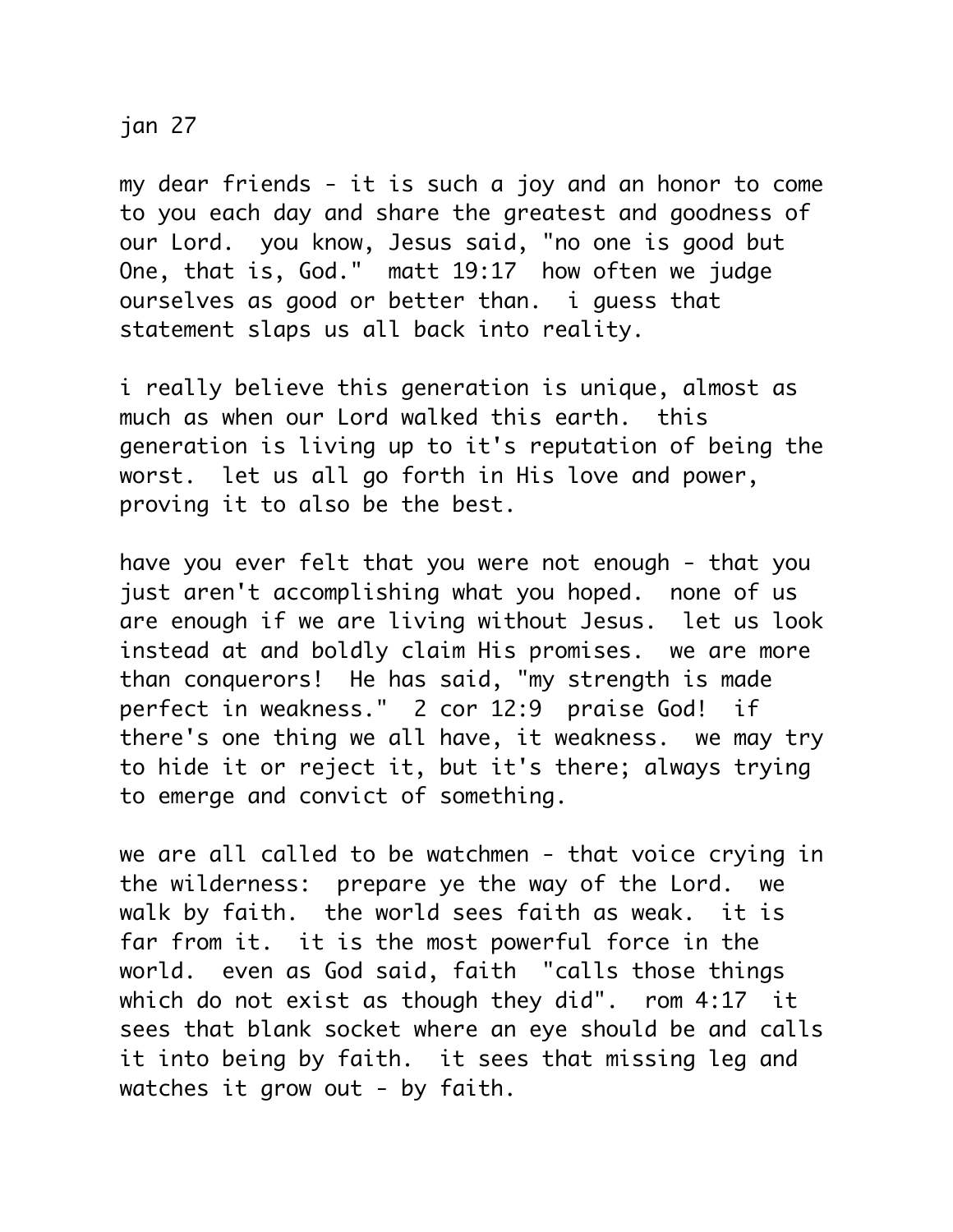friends. i believe we ain't seen nothing yet. as our Lord's coming draws ever near, i believe we will witness and even cause to be, miracles like the apostles performed and more. but we all need to let that faith build up in us. it means knowing that He is creator of all and "nothing is impossible with Him". faith takes possession of what He says! faith doesn't deny reality. it believes God to change it.

i heard a preacher say the other day: sometimes we all experience unexpected, undeserved seasons of adversity that we have to endure without explanation. it is faith that gets us through. life is lived forward, but only understood backwards. only when we have gotten through it and seen God's end will it all make sense. we will see Him there, weaving the pattern.

we know God does not put sickness upon us but He can turn it around for our good and His glory. my last stroke was very debilitating and i thought i would end up dead or hoping to die. the following month i got home from the hospital and began sharing with a few friends my progress. those emails quickly turned to sharing the things of God and His worthiness.

i do not claim these as great writings but they gave my life a new purpose and a reason to go on. it has given me an opportunity to serve my Lord in a unique way from the confines of my home. to lift Him up and while doing so, to perhaps encourage a few and maybe even reach into the heart of that lost one.

in numbers 22, we are told the Lord opened the donkeys